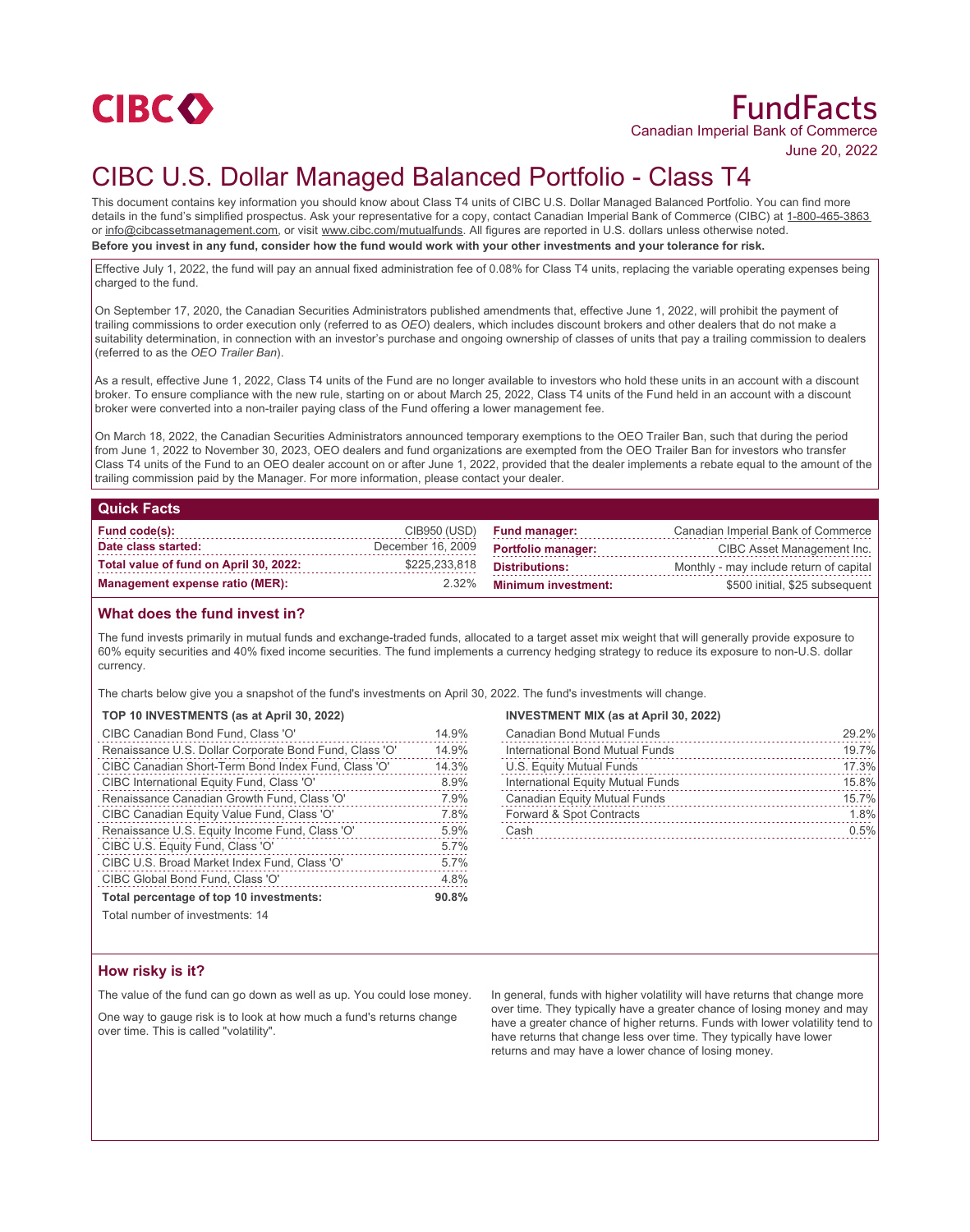# **FundFacts**

#### **Risk rating**

CIBC has rated the volatility of this fund as **Low to Medium**.

This rating is based on how much the fund's returns have changed from year to year. It does not tell you how volatile the fund will be in the future. The rating can change over time. A fund with a low risk rating can still lose money.



For more information about the risk rating, refer to *Investment Risk Classification Methodology* under *Specific Information About Each of the Mutual Funds Described in this Document* in the fund's simplified prospectus. For more information about specific risks that can affect the fund's returns, refer to the simplified prospectus under the section *What are the Risks of Investing in the Fund?* for the fund.

#### **No guarantees**

Like most mutual funds, this fund does not have any guarantees. You may not get back the amount of money you invest.

# **How has the fund performed?**

This section tells you how Class T4 units of the fund have performed over the past 10 years. Returns are after expenses have been deducted. These expenses reduce the fund's returns.

#### **YEAR-BY-YEAR RETURNS**

This chart shows how Class T4 units of the fund performed in each of the past 10 calendar years. Class T4 units dropped in value in 2 of the 10 years. The range of returns and change from year to year can help you assess how risky the fund has been in the past. It does not tell you how the fund will perform in the future.



#### **BEST AND WORST 3-MONTH RETURNS**

This table shows the best and worst returns for Class T4 units of the fund in a 3-month period over the past 10 calendar years. The best and worst 3-month returns could be higher or lower in the future. Consider how much of a loss you could afford to take in a short period of time.

|                    | <b>Return</b> | 3 months ending       | If you invested \$1,000 at the beginning of the period |
|--------------------|---------------|-----------------------|--------------------------------------------------------|
| <b>Best return</b> |               | 11.1%   June 30, 2020 | Your investment would rise to \$1,111                  |
| Worst return       | $-10.5\%$     | March 31, 2020        | Your investment would drop to \$895                    |

#### **AVERAGE RETURN**

The annual compounded return of Class T4 units of the fund was 4.8% over the past 10 years. If you had invested \$1,000 in the fund 10 years ago, your investment would be worth \$1,604 as at April 30, 2022.

| Who is this fund for?                                                                                                                                                                                                      | A word about tax                                                                                                                                                                                                                                                                                     |
|----------------------------------------------------------------------------------------------------------------------------------------------------------------------------------------------------------------------------|------------------------------------------------------------------------------------------------------------------------------------------------------------------------------------------------------------------------------------------------------------------------------------------------------|
| Investors who:<br>• are seeking diversification by having some exposure to the U.S. dollar;<br>• are seeking a balance between income and long-term capital growth;<br>and<br>• are investing for the medium to long term. | In general, you will have to pay income tax on any money you make on a<br>fund. How much you pay depends on the tax laws where you live and<br>whether or not you hold the fund in a registered plan such as a<br>Registered Retirement Savings Plan (RRSP) or a Tax-Free Savings<br>Account (TFSA). |
| You must use U.S. dollars to buy this fund.                                                                                                                                                                                | Keep in mind that if you hold your fund in a non-registered plan, fund<br>distributions are included in your taxable income, whether you receive<br>them in cash or have them reinvested.                                                                                                            |

# **How much does it cost?**

The following tables show the fees and expenses you could pay to buy, own, and sell Class T4 units of the fund. The fees and expenses - including any commissions - can vary among classes of a fund and among funds. Higher commissions can influence representatives to recommend one investment over another. Ask about other funds and investments that may be suitable for you at a lower cost.

#### **1. SALES CHARGES**

There are no sales charges payable when you buy, switch, or sell units of the fund through CIBC Securities Inc. or CIBC Investor Services Inc. You may pay sales charges if you purchase units of the fund through another firm.